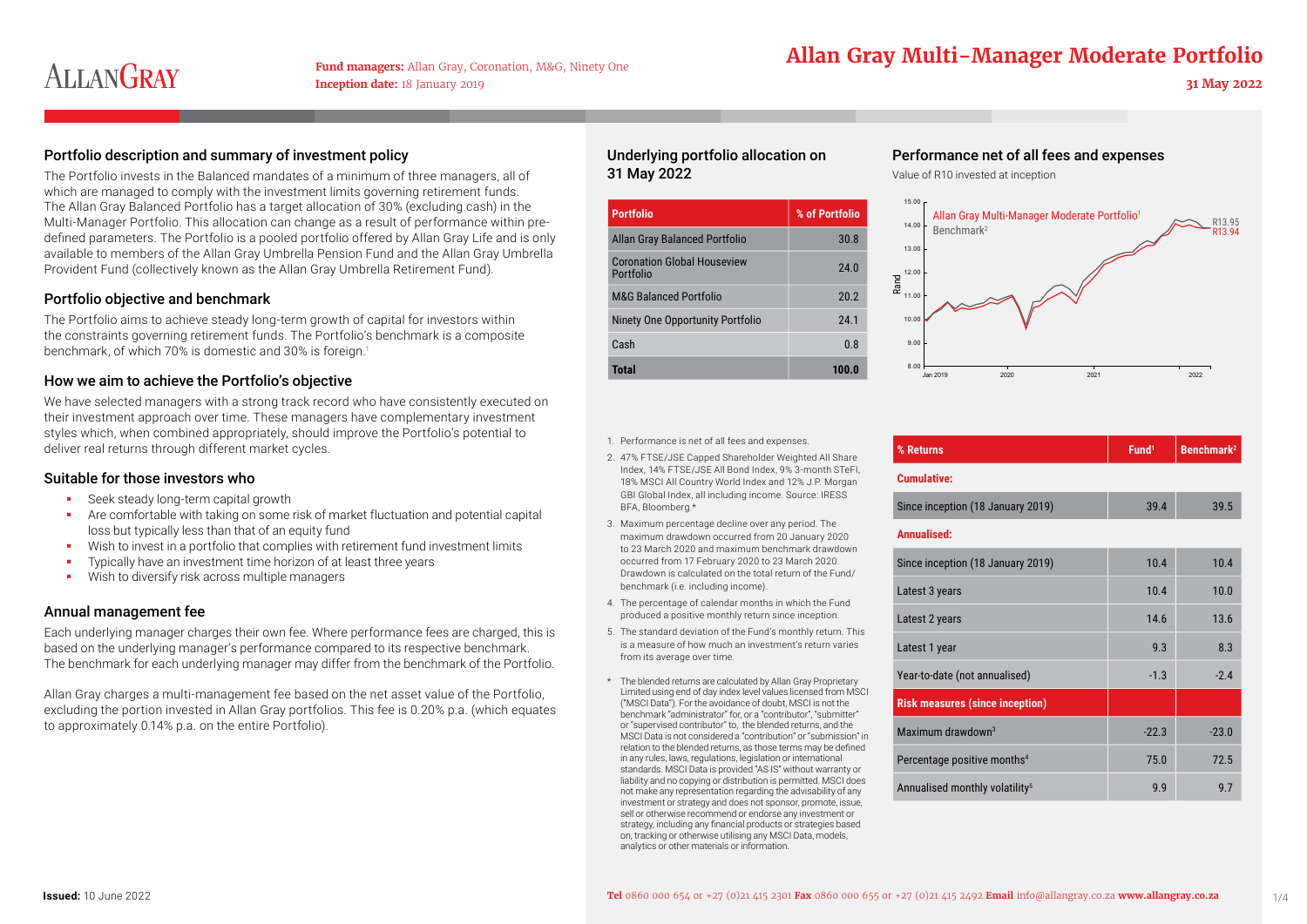# **Allan Gray Multi-Manager Moderate Portfolio**

# **Quarterly commentary as at 31 March 2022**

It appears there is no respite from the adverse events affecting humanity. Just as the death rate from COVID-19 started to abate, Russian forces invaded Ukraine. Apart from the tragic loss of life in the region, the conflict has wide-ranging economic implications. Russia is a significant global exporter of commodities and the sanctions on Russia by the West has further aggravated already high prices. Inflation now threatens the global recovery, food and energy costs continue to surge. A slower global recovery will be further exacerbated by stringent lockdowns in China, which impacts Shanghai and Shenzhen, both economically important export hubs.

The US Federal Reserve has ended its asset-buying programme and has started to raise interest rates to rein in inflation. Further interest rates are almost certain as the US CPI reached 8.5% in March – rates last seen four decades ago. The bond market has responded accordingly. Yields on the US 10-year government bond reached 2.3% at the end of March 2022 and are continuing to climb at the time of writing this update. Given the prospect of higher US interest rates, the US dollar has continued to strengthen against other major currencies.

While the fiscal situation in South Africa has improved, the deficit is still very large. However, the improvement was sufficient for Moody's to upgrade South Africa's outlook from negative to stable. The combination of a current account surplus and inward investment flows has created conditions supportive of a strong rand. The rand strengthened from R15.94 to the US dollar at the start of the year to R14.61 at the end of March. Inflation remains elevated. The consumer inflation print for February was 5.7%. In this environment, the South African Reserve Bank remains committed to interest rate normalisation. On 24 March, it increased the repo rate by 0.25% to 4.25%, with further rate hikes likely.

The FTSE/JSE Capped Shareholder Weighted All Share Index (Capped SWIX) delivered 6.7% in rand terms for the first quarter of 2022. Financials and Resources returned 20.3% and 19.0%, respectively, over the period, contrasted by a negative return from Industrials, of -13.1%. The rand strengthened by 8.3% against the US dollar. The Capped SWIX significantly outperformed the MSCI All Countries Index, which delivered a US dollar return of -5.3% for the quarter.

In February, the National Treasury announced amendments to the framework that governs how much of South African investors' portfolios can be invested outside of the country, opening the door for additional foreign exposure. This is positive for local investors over the long term, as it allows for greater diversification and flexibility to benefit from a broader global market. That being said, the Portfolio's underlying managers have, on average, not increased their offshore allocations as there appear to be better relative opportunities domestically.

The Portfolio returned -1.2% this quarter and 11.8% for the year (after fees). There was a wide disparity in returns over the quarter when measuring the performance of the underlying managers. The Allan Gray Balanced Portfolio delivered a 2.2% return compared to the Ninety-One Opportunity Portfolio which delivered -5.7%. Allan Gray outperformed the latter for the same reason it underperformed when measuring performance 18 months ago – it was underweight US equities and overweight South African equities. On a look-through basis, there has been a marginal decrease in the Portfolio's offshore allocation for the quarter, which was mainly due to market movements. Please find commentaries, reflecting the differing views of two of the Portfolio's underlying managers on page 3.

#### Commentary contributed by Shaheed Mohamed

## Top 10 share holdings on 31 March 2022 (updated quarterly)

| <b>Company</b>                        | % of Portfolio |
|---------------------------------------|----------------|
| Naspers <sup>6</sup>                  | 4.2            |
| <b>British American Tobacco</b>       | 3.2            |
| Glencore                              | 2.5            |
| <b>Standard Bank</b>                  | 2.3            |
| Sasol                                 | 1.7            |
| <b>FirstRand</b>                      | 1.7            |
| Anglo American                        | 1.5            |
| <b>Compagnie Financiere Richemont</b> | 1.4            |
| Remgro                                | 1.4            |
| <b>MTN</b>                            | 1.2            |
| Total (%)                             | 21.1           |

6. Includes holding in stub certificates or Prosus N.V., if applicable.

Note: There may be slight discrepancies in the totals due to rounding.

## Asset allocation on 31 May 2022

| <b>Asset Class</b>                                | <b>Total</b> | <b>South</b><br><b>Africa</b> | <b>Foreign</b> |
|---------------------------------------------------|--------------|-------------------------------|----------------|
| Net equities                                      | 67.0         | 44.9                          | 22.0           |
| <b>Hedged equities</b>                            | 4.5          | 1.3                           | 3.2            |
| Property                                          | 2.1          | 1.7                           | 0.4            |
| Commodity-linked                                  | 1.6          | 1.6                           | 0.0            |
| <b>Bonds</b>                                      | 17.5         | 16.2                          | 1.3            |
| Money market, bank deposits and<br>currency hedge | 7.3          | 6.5                           | 0.9            |
| Total (%)                                         | 100.0        | 72.2                          | 27.8           |

### Total expense ratio (TER) and transaction costs

| TER and transaction costs breakdown for the<br>1- and 3-year period ending 31 March 2022 <sup>9,10</sup> | 1yr %   | 3yr % |
|----------------------------------------------------------------------------------------------------------|---------|-------|
| Total expense ratio <sup>7</sup>                                                                         | 0.72    | 0.91  |
| Fee for benchmark performance                                                                            | 0.65    | 0.66  |
| Performance fees                                                                                         | $-0.05$ | 0.12  |
| Other costs excluding transaction costs                                                                  | 0.12    | 0.13  |
| <b>Transaction costs<sup>8</sup></b>                                                                     | 0.10    | 0.10  |
| <b>Total investment charge</b>                                                                           | 0.82    | 1.01  |

- 7. A higher TER does not necessarily imply a poor return, nor does a low TER imply a good return. The current TER may not necessarily be an accurate indication of future TERs.
- 8. Transaction costs are a necessary cost in administering the Portfolio and impacts Portfolio returns. It should not be considered in isolation as returns may be impacted by many other factors over time including market returns, the type of financial product, the investment decisions of the investment manager and the TER.
- 9. Since inception of the Portfolio on 18 January 2019.
- 10. This estimate is based on information provided by the underlying managers.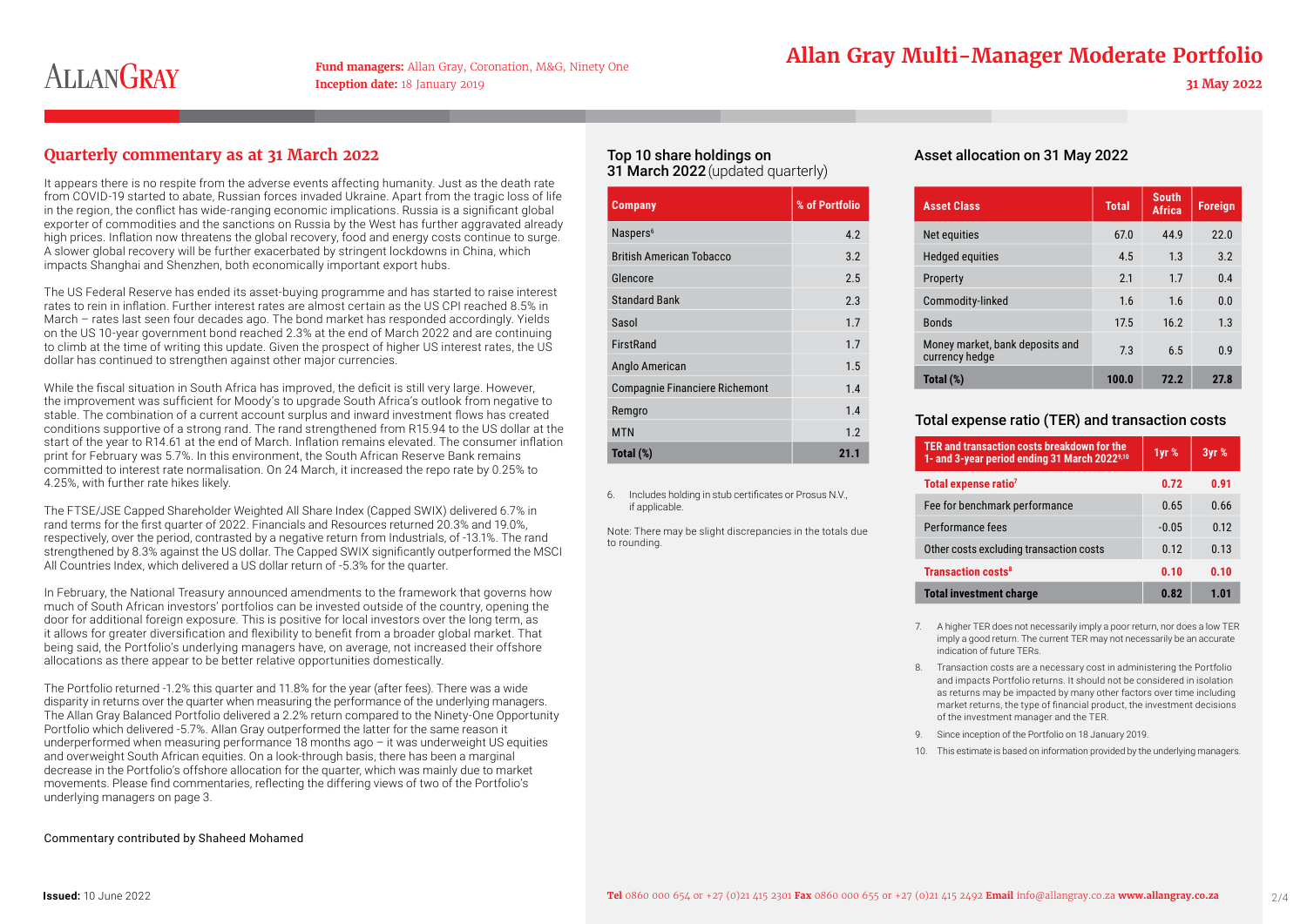# **Allan Gray Multi-Manager Moderate Portfolio**

# Ninety One Opportunity Portfolio

#### Performance review

For the quarter, the Portfolio delivered a negative absolute return.

#### Key positive contributions:

- **From an asset allocation perspective, the local bond component contributed** positively to absolute performance, as yields retraced over the quarter. Our position in government and inflation-linked bonds added meaningfully to returns.
- The cash allocation proved useful in a quarter dominated by volatility across asset classes and a breakdown of correlations between growth and defensive holdings.
- While domestic equities detracted from overall performance, positive contributors included key holdings in diversified miner BHP Group, and financials Standard Bank Group and Santam.

#### Key negative contributions:

- The offshore equity allocation was the largest detractor over the quarter, accounting for the full negative return, in an environment driven by a confluence of risk-off factors that led to indiscriminate selling and further impacted by rand strength over the period. The most significant detractors within this component was generated by Intuit and ASML.
- The local equity component also detracted from performance over the month. Primary detractors included Richemont, Mondi and Naspers.
- **The commodity holding in the NewGold exchange-traded fund** detracted marginally from performance, as the precious metal's price declined in rand terms.

#### Portfolio activity

We are not short-term traders. Instead, we prefer to buy what we perceive to be high-quality companies that offer good value, and we hold these positions over the medium-to-long term. As such, activity over the month was muted. Over the quarter, we added to positions in Mondi and Remgro. We reduced the size of the PSG Group holding following the announcement of the company's intention to unbundle its listed investments (and delist from the JSE), which resulted in a substantial value unlock for shareholders.

# M&G Balanced Portfolio

#### Performance review

The Portfolio delivered a slightly positive return for the first quarter of 2022, while for the 12-month period ending 31 March 2022 it returned 16.6%. The largest asset-class contributors to absolute performance for the quarter were the Portfolio's exposure to South African equities (by far), followed by SA bonds. The largest detractor from performance was international equities, with international bonds and international cash also detracting to a much lesser extent at the overall portfolio level.

#### Strategy and positioning

Starting with our view on offshore asset allocation, we maintained our portfolio positioning favouring local assets over global assets, which proved to be supportive for portfolio returns due to the relative outperformance of SA assets versus their global counterparts. Within our global holdings, we continued to prefer global cash over both global equities and bonds in order to keep risk comparatively low, while also being able to take advantage of market mispricing episodes that might arise.

Within our global equity positioning, we remained cautious on US equities. We have reduced, slightly, our global equity exposure by taking profit on some selected emerging market equity exposures, which have outperformed strongly over the quarter. Our Portfolio continues to favour selected European and other developed market equities, and some emerging market equities. Within global bonds, we preferred to get our duration via exposure to selective emerging market government bonds, not finding much value in either developed market government bonds or investment grade corporate credit. Also, emerging market government bond yields remained attractive in Q1.

Within SA equities, we raised our exposure to the Resources sector slightly during the quarter, in view of the improved valuations for many of our miners on the back of the much-increased likelihood of the "higher prices and margins for longer" scenario. Our large active Resources holdings include Sasol, a significant beneficiary of the higher oil price and a very good hedge for rising SA inflation. Northam Platinum is a higherquality active position and our primary exposure to platinum group metals (PGMs). Glencore and Exxaro are other large overweights, the first being very well diversified with no iron ore, coal or PGM exposure, and Exxaro offering potential above-market returns at an attractive valuation. Another change made during the quarter was trimming our Retail sector exposure due to company valuations deteriorating on the back of the higher inflation and interest rate outlook, which represent daunting headwinds for retail sales. Otherwise, we maintained our overweight in Banking shares, which performed very well during the quarter.

Lastly, despite the South African Reserve Bank's (SARB) two 25 basis point interest rate hikes in Q1, the Portfolio remained tilted away from SA cash as our leastpreferred asset class, given the extremely low base rate off which the SARB hiked. We did increase our cash exposure by 1-2% during the quarter out of SA equities.

# **Commentary from underlying fund managers as at 31 March 2022**